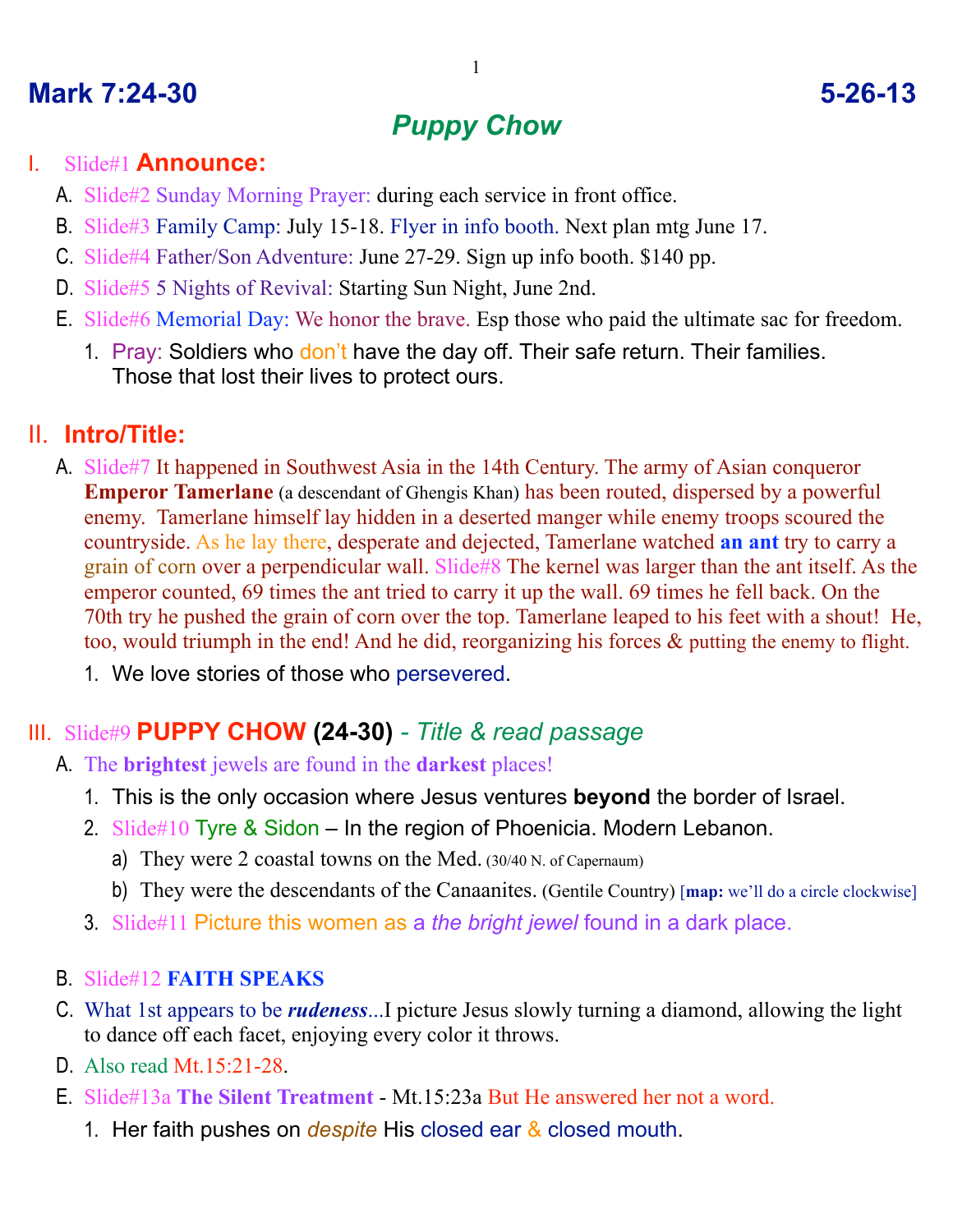- 2. Now **contrast** that w/individuals today who say, *unless I hear God I will not believe.*
- 3. She shows incredible *Job like faith*, which didn't just say, "Though he **smite** me...", but instead, *"though He slay me…yet will I trust him."*
- F. Slide#13b **The Snubbing Treatment** Mt.15:23 Send her away, for she cries out after us.
	- 1. Her noise annoyed them.
	- 2. She had many strikes against her: [1] her **nationality** was against her [2] she was a **woman** in a male dominated world **[3] Satan** was against her (1 of his demons took control of his daughter) [4] the **disciples** were against her [5] and for a time it even *looked like* **Jesus** was against her.
	- 3. Slide#14 **Samuel Rutherford** (the saintly Scottish minister) who suffered greatly for Christ, once wrote to a friend, "It is faith's work to claim and challenge lovingkindness out of all the roughest strokes of God."
		- a) And that's what this woman did!
	- 4. "Send her away, for she cries out after us"…excuse me?..."us"?
		- a) No she never cried after **them**…only after **her Master**.
	- *5. Men shouldn't treat a lady this way. Disciples shouldn't treat a seeker this way. Christians shouldn't treat anybody this way.*
	- 6. They tried to chase away this *she-dog* with rocks & sticks, but she wouldn't leave.
- G. Slide#15 **The Select Treatment** Mt.15:24 I was not sent except to the lost sheep of the house of Is.
	- 1. This must have felt like *an elephant* sitting on her heart.
		- a) She could have said, "well then, He is not here for me." *Nope*.
		- b) Mt.15:25 says then she came & **worshiped** Him, saying, *Lord, help me!*
		- c) Press through all obstacles & throw yourself a His feet. Knowing that, *"the one who comes to Me I will by no means cast out."*

## H. Slide#16 **FAITH ACKNOWLEDGES**

- I. Mark 7:28 Yes, Lord.
	- 1. She doesn't dispute that **Gentiles** were to Israel as **dogs** but says, "Yes, Lord."
		- a) But she wasn't coming to him on the goodness of her cause, but on the Goodness of **His heart**. – Not on how she presented her plea, but instead on the excellence of **His power**.
	- 2. It is our task to simply be **empty**…so He can **fill** us. It is our task to **confess our filthiness**…so He can **wash** us. It is our task to be **less than nothing**…so He can be **more than everything** to us.
	- 3. Slide#17a You're a **dog** Yes Lord, but I will *wag my tail, fetch, sit up, even beg* for my Master.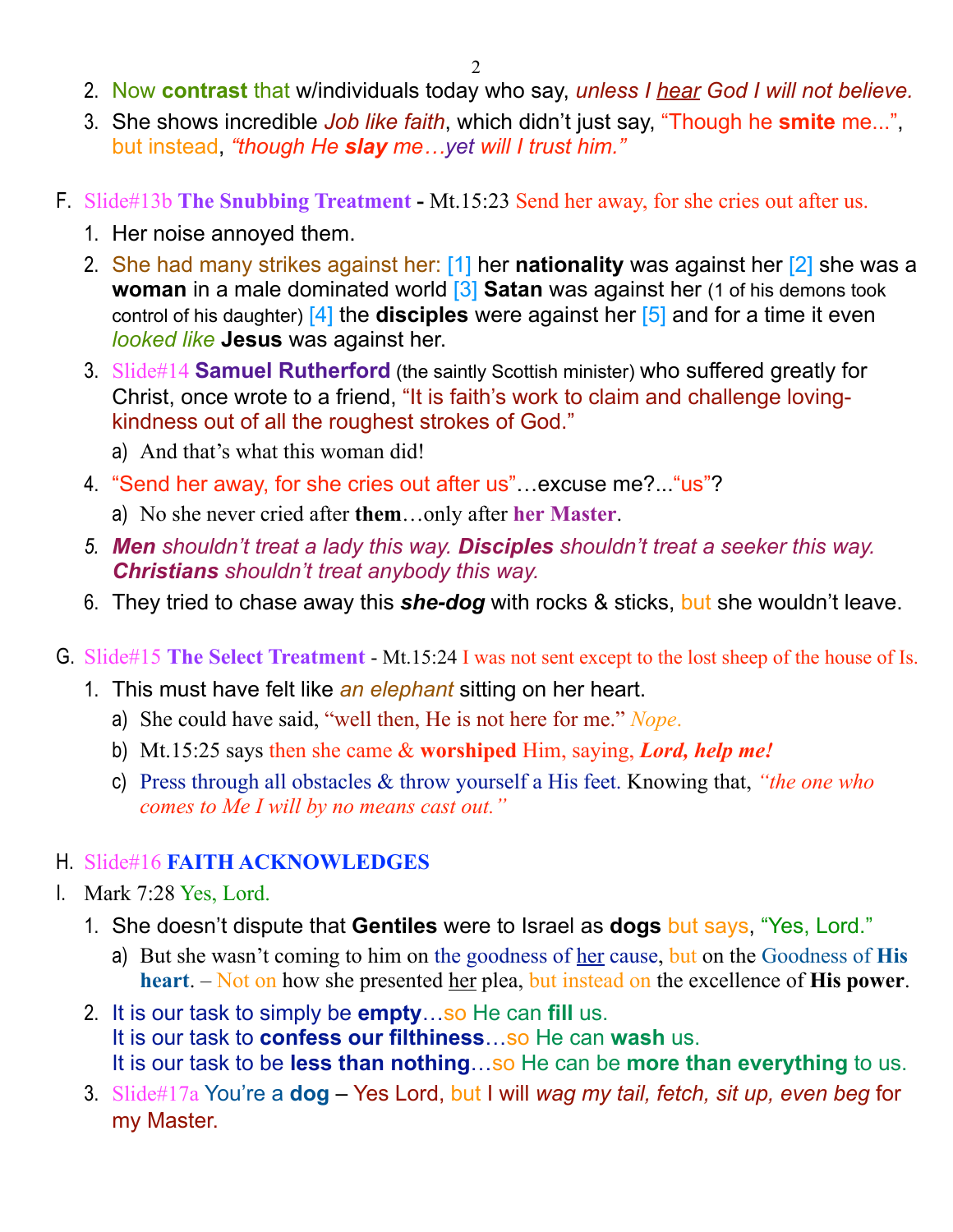- 4. Slide#17b You're a **sheep** Yes, Lord, but sheep need a shepherd!
- 5. Slide#17c You're a **cat** No Lord, not a Cat!
	- a) Maybe we're most like a cat:
		- (1) A cat thinks the world revolves around them and their cat dish.
		- (2) They eat, lay around, & come near their master only when they feel like it.
		- (3) They make you feed them & even clean up their box after them.
		- (4) And yet after all that, He still graciously calls, "here kitty, kitty!"

#### J. Slide#18 **FAITH AGREES**

#### K. **Faith Pleads but never Disputes.**

- 1. Note: she never says, "but" or "if", not even "yet" (vs.28 not in orig.)
- 2. Faith in God implies *agreement* with what God says.
	- a) You are comparable to a little dog. *Truth Lord.* (Tru-dat)
	- b) I can't feed the little dogs before the children. *Truth, Lord, that wouldn't be right.*
	- c) It's not your time yet. *Yes, Lord, 1st the children at meal time,…but the dogs right after dinner right?* :)
- 3. Slide#19 **God's Word** is sometimes like a **salve** to a *wound*; and other times a **knife** that *cuts*, or a **sword** that *slays*! – Don't fight against it – Say, *"Truth Lord!"*

#### L. Slide#20 **FAITH ARGUES** (not argumentative)

- M. Her arguments were *correct, strictly logical, & thorough*.
	- 1. The best way to **reason** with a man is to take His own statements and argue upon them.
	- 2. She was bold like **Jacob** *wrestling* with the angel, who even *overcame* the angel. The angel said, "Let Me go, for the day breaks." But Jacob said, "I will not let You go unless You bless me!"

#### N. Slide#21a **Position**

- 1. Yes, *dog I am*, but you have come all the way here to Sidon.
	- a) I am not like the *scavenger dog* out in the street; I am a *little puppy* under your table.

#### O. Slide#21b **Relationship**

- 1. Their masters table Mt.15:27 Master.
	- a) She could not call him **Father**. She could not **claim the privilege of a child**. But she could call Him **Master**. And Masters feed their dogs (at least crumbs).
	- b) The woman, being a **Gentile**, had *no covenant right* to come to Jesus and call Him "Son of David" (Matt. 15:22); but she could call Him "Lord" and have her prayer answered.
		- (1) Jesus was not rude to her; He was only testing and strengthening her faith.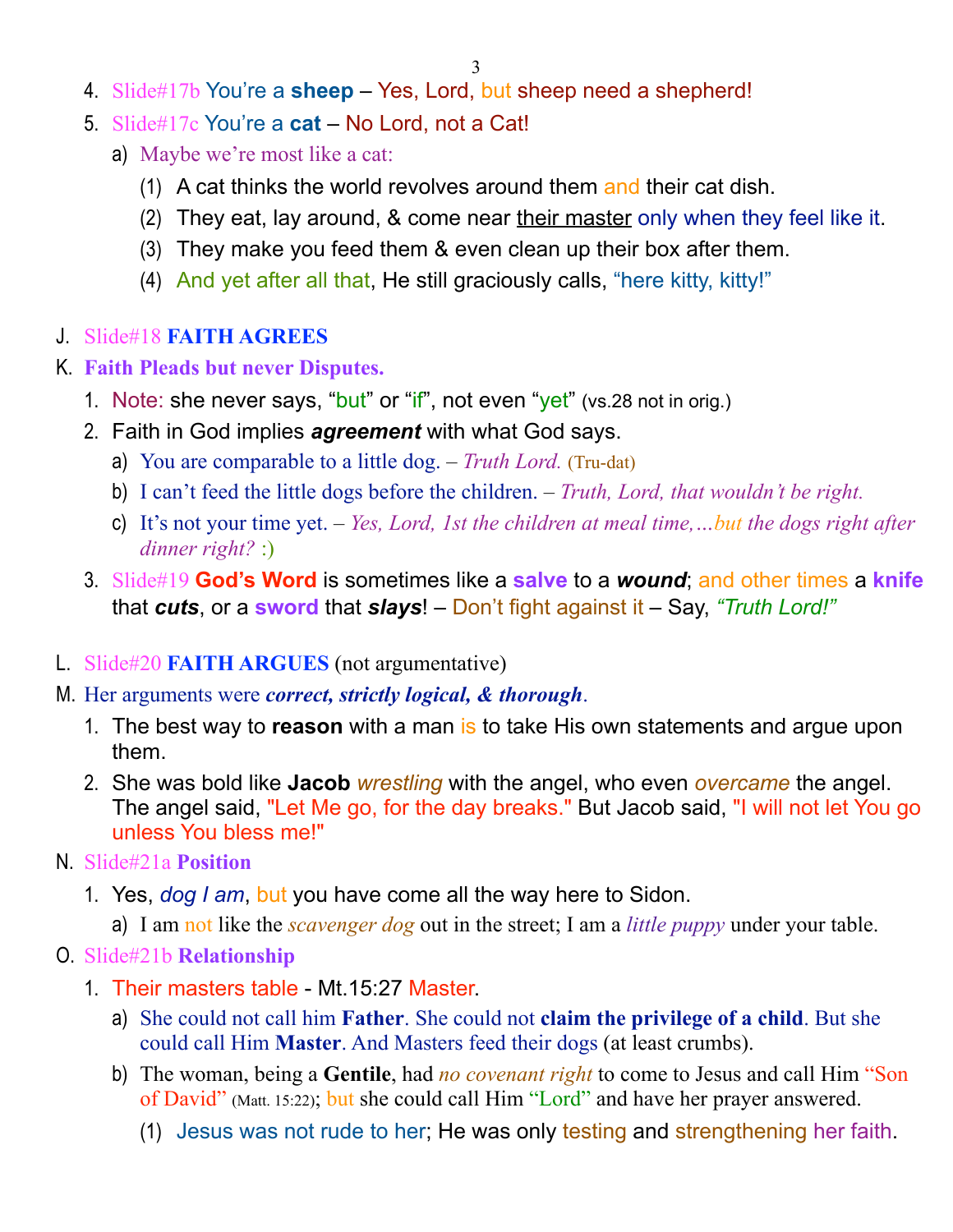- 2. Like the **prodigal** that came back content with just being one of his fathers hired servants.
	- a) She spied out a dog's relation to his master  $\&$  made the most of it.
	- b) She is the only one we know of that ever answered Jesus' mini-parables back with a miniparable.
- P. Slide#21c **Children**
	- 1. In the East, as a rule, a dog is not allowed indoors. They are foul creatures that roam about uncared for & half wild. They were very low on the food chain so to speak.
	- 2. Adults wouldn't associate with them, but children knew nothing of this.
		- a) They would take them to join in with them in their sports, games, & ultimately be invited under the table. (excellent for getting rid of your Brussels Sprouts)
		- b) So for the kids sake, they often were allowed under the table.

### Q. Slide#21d **Consent**

- 1. It is sure to get a crumb from one of its playmates.
- 2. The children (Israel) have a full portion in You! (in Your presence; Your Word; they sit at your feet; have obtained all sorts of spiritual blessings.)
	- a) I'm sure they can't begrudge my daughter to be free from this demon; For that would only be **a crumb** compared to all they have been blessed with.

## R. Slide#21e **Abundance**

- 1. We're not talking *a poor man's table* who can't afford to lose a crumb; but *a Kings' table* where much is not even accounted for.
- 2. If a man gives **a dog** a crumb he has *none the less*; If Jesus gives **mercy** to the greatest of sinners He has *none the less*.
- 3. Since the beginning, it has always been God's plan that through **the children** (Israel) **the puppies** (Gentiles) should get the bread.

## S. Slide#22 **FAITH WINS**

- T. For this saying...the demon has gone out.
- U. Slide#23 **Persistence**
	- 1. Not that she *earned* Christ's ear or *earned* His healing power. Her *persistence* was only a demonstration that she **had faith**.
- V. What a great lesson to every mother. Mother's plead for your **daughters** & for your **sons** until you hear, *"O Woman, great is your faith! Let it be to you as you desire." Mt.15:28*
- W. Even a mother bird afraid of human footsteps will remain upon its nest when the intruder comes. [eg. diving birds - scare you walking under tree; then you turn around & watch others freak out]
	- 1. Parents, be encouraged to pray for your children.